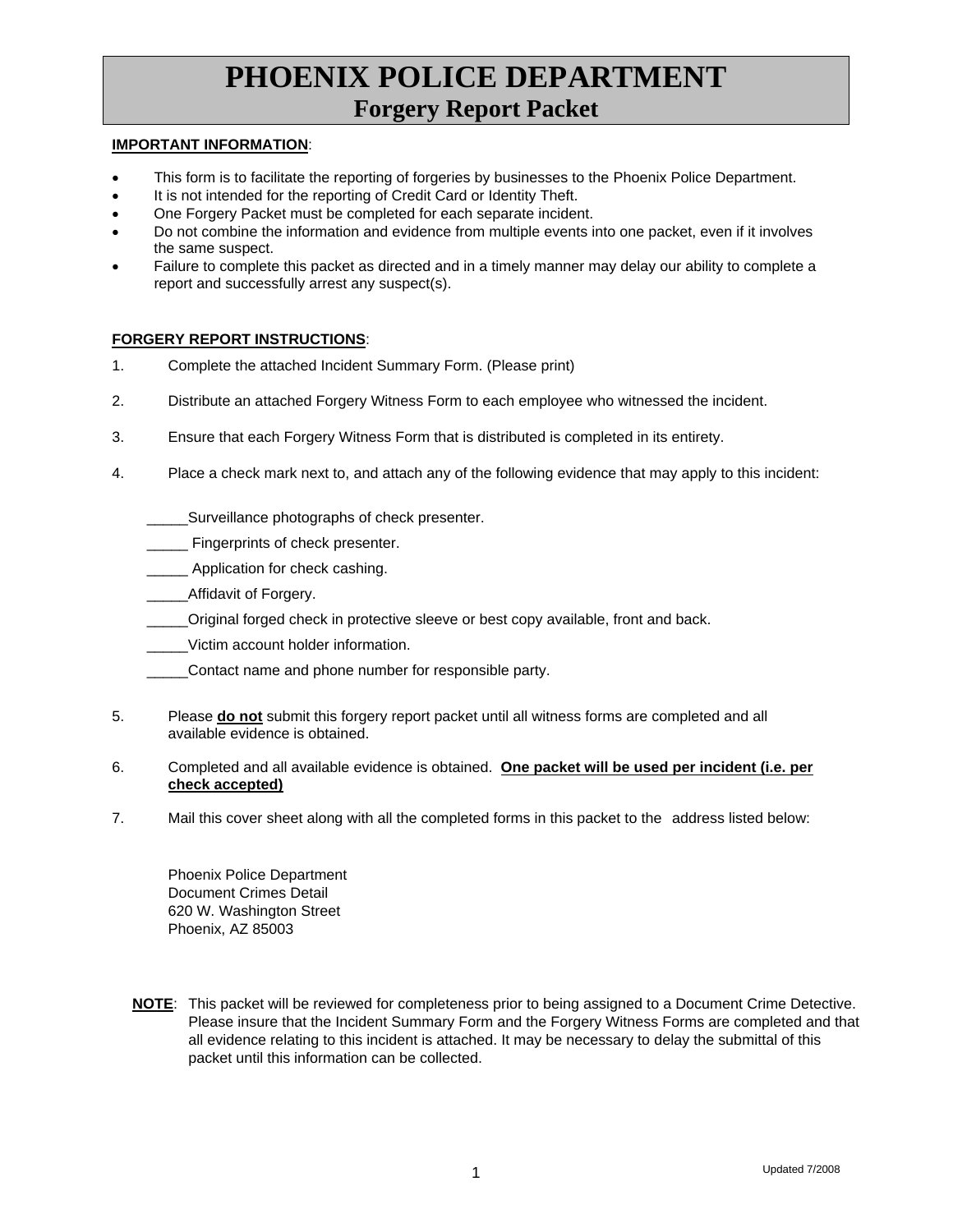### **CHECK CASHING/PAYDAY LOAN STORES**

### **Special Instructions:**

Check Cashing and Payday Loan stores enter into civil agreements with their clients which includes an application/contract process which allows the store to retain a percentage of the check/loan total. By conducting business in this manner, it places the Check Cashing/Payday Loan business in a unique position to employ quality crime prevention practices which in turn will aid the Phoenix Police Department with the timely and successful follow up of the crimes committed in their businesses.

#### **A report will only be investigated if the following procedures are followed. (All cases are reviewed and exceptions will be determined on a case by case basis).**

#### Application Process

- Only a U.S. government ID or other recognized entity, that are verifiable with a custodian of records and with a photograph, will be accepted at the time of application. A copy of both sides of this ID will be made and kept within the applicants file. Examples of this type of ID would be a Drivers License or ID issued by a state within the USA. A valid Pass Port from the country of origin into the USA or American Visa with photograph and finger print. Department of Corrections card with Photograph. (Government ID's from other countries are not verifiable)
- Legible (not smudged) index fingerprint on the application suitable for comparison to fingerprints placed on checks passed in the future (See figure A).
- A quality frontal photograph of the clients face without sunglasses/hat attached to the application.

#### Time of each document (check) presentation

- A photograph/video of each transaction. (To be compared to application)
- A legible right index finger print will be placed on the back of all checks to be compared to the print from the application (See figure A).

#### Business Forgery Packet Submittal

- Each Forgery Packet submitted to Document Crimes will outline one transaction.
- Each Forgery Packet will contain a copy of all documentation completed at the time of application. This will include a legible right index finger print and photograph of the applicant.
- Each Forgery Packet will contain the original check passed, a photograph taken at time of transaction, absent any sunglasses and hats as well as a legible right index fingerprint placed on the document passed.



Figure A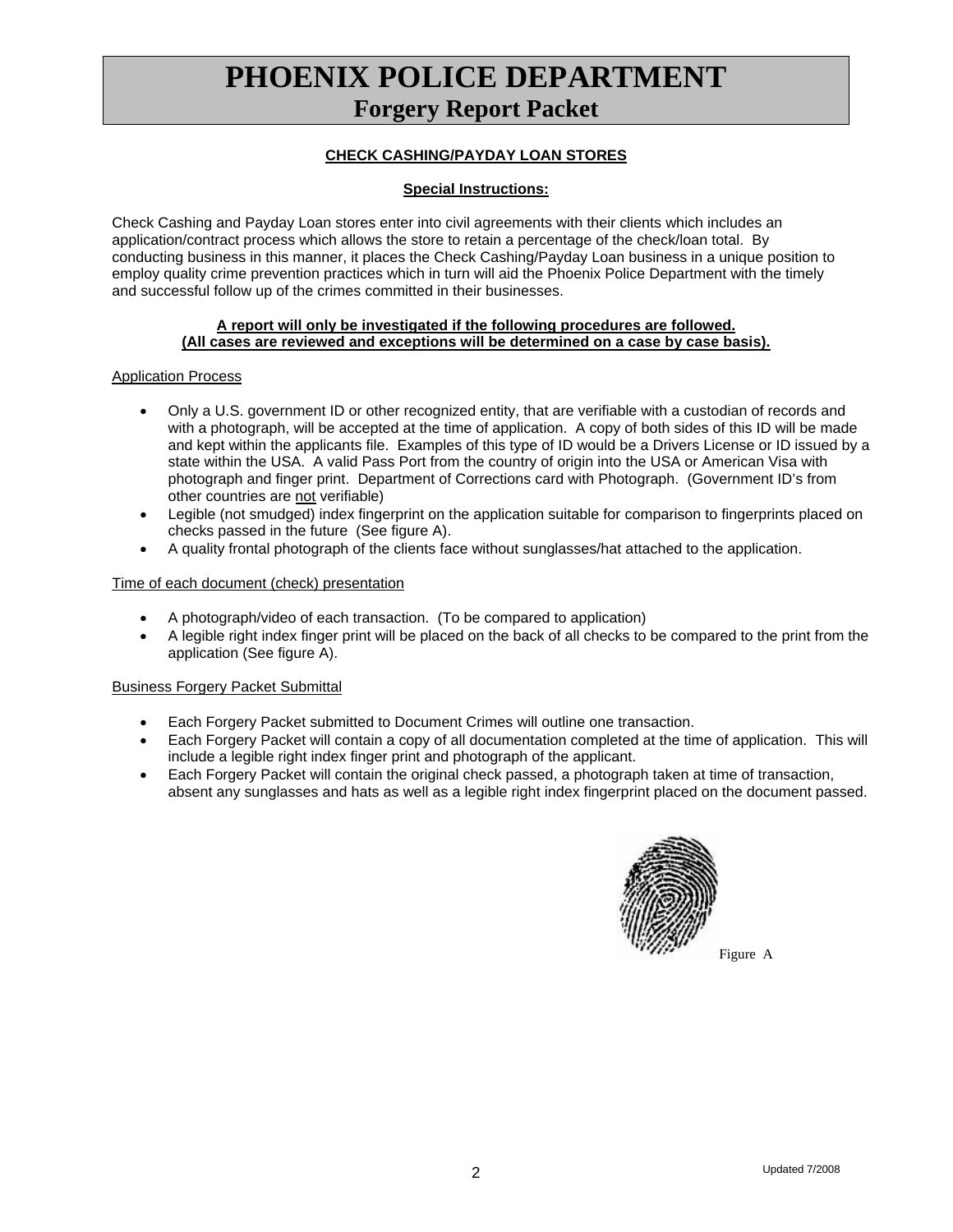## **Check Presenter Information**

| $On$ $\_\$            | (Date)                    | (Time)                                         |            |
|-----------------------|---------------------------|------------------------------------------------|------------|
|                       |                           | (Name of Business or Financial institution)    | located at |
|                       | (Physical Street Address) | in the City of Phoenix, Arizona. The check was |            |
| (Name/Title)          |                           |                                                |            |
| <b>Maker Name</b>     |                           |                                                |            |
| <b>Maker Address</b>  |                           |                                                |            |
| <b>Maker Phone</b>    |                           |                                                |            |
| Pay to Name           |                           |                                                |            |
| <b>Check Number</b>   |                           |                                                |            |
| <b>Check Amount</b>   |                           |                                                |            |
| <b>Account Number</b> |                           |                                                |            |

The forged check contained the following information:

## **Suspect Description**

| 1. | What identification was presented by the suspect?<br>(Please include identification number: e.g., Arizona DL#B12345678, Arizona ID#123456789, etc.) |                                                                                                         |            |            |  |  |  |
|----|-----------------------------------------------------------------------------------------------------------------------------------------------------|---------------------------------------------------------------------------------------------------------|------------|------------|--|--|--|
| 2. | (Race)                                                                                                                                              | Sex (M/F)                                                                                               | Hair Color | Approx Age |  |  |  |
| 3. | Clothing Description (include as much detail as possible, i.e. color, wearing hair, writing/ designs on<br>clothing).                               |                                                                                                         |            |            |  |  |  |
| 4. | Other Distinguishing Features (i.e. visible scars, tattoos, birthmarks, acne, glasses, braces, etc.).                                               |                                                                                                         |            |            |  |  |  |
| 5. |                                                                                                                                                     | Suspect Vehicle Information (i.e. color, make, model, year, license plate number, license plate state). |            |            |  |  |  |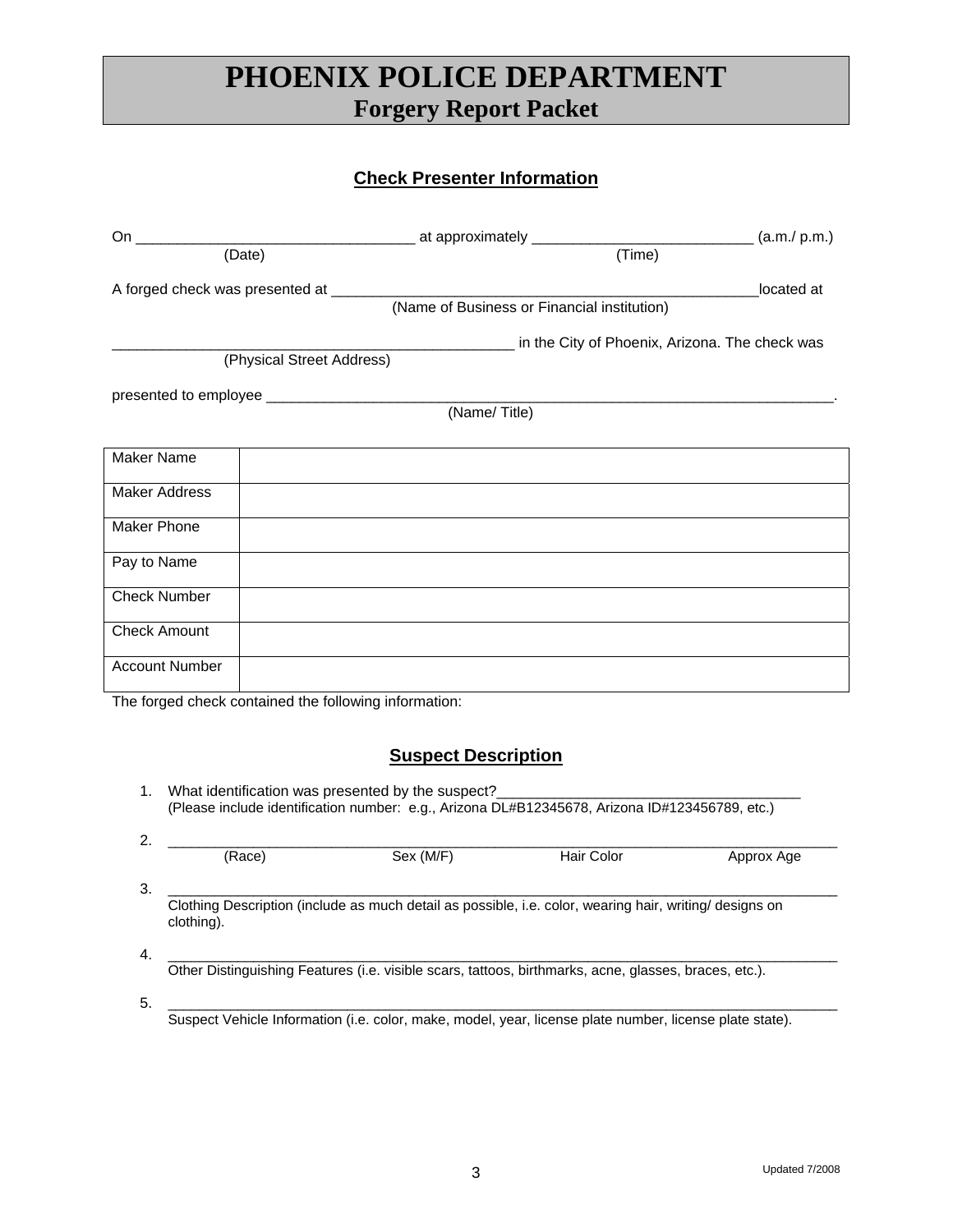### **Witness Information**

(To be completed by the person who accepted the check.)

| 1.  | Witness Name:                                                                                                   |              |              |  |  |  |
|-----|-----------------------------------------------------------------------------------------------------------------|--------------|--------------|--|--|--|
|     | First<br>Last                                                                                                   | Middle       |              |  |  |  |
| 2.  | 3.<br>Date of Birth: 1997<br>Month<br>Day<br>Year                                                               | Sex: $M / F$ | (Circle One) |  |  |  |
| 4.  | Business Name: The Contract of the Contract of the Contract of the Contract of the Contract of the Contract of  |              |              |  |  |  |
| 5.  |                                                                                                                 |              |              |  |  |  |
| 6.  |                                                                                                                 |              |              |  |  |  |
| 7.  | Other Phone: And the state of the state of the state of the state of the state of the state of the state of the |              |              |  |  |  |
| 8.  | Can you identify the suspect?                                                                                   | Y/N          | (Circle One) |  |  |  |
| 9.  | Will you aid in prosecution?                                                                                    | Y/N          | (Circle One) |  |  |  |
| 10. | Did the suspect present the forged check to you?                                                                | Y/N          | (Circle One) |  |  |  |
| 11. | Was the identification number recorded on the forged check?                                                     | Y / N        | (Circle One) |  |  |  |
| 12. | If a photo ID was used, was the picture compared to the suspect?                                                | Y/N          | (Circle One) |  |  |  |
| 13. | If yes, did the picture appear to be of the suspect?                                                            | Y / N        | (Circle one) |  |  |  |
| 14. | Did the suspect endorse/sign the forged check in your presence?                                                 | Y/N          | (Circle One) |  |  |  |